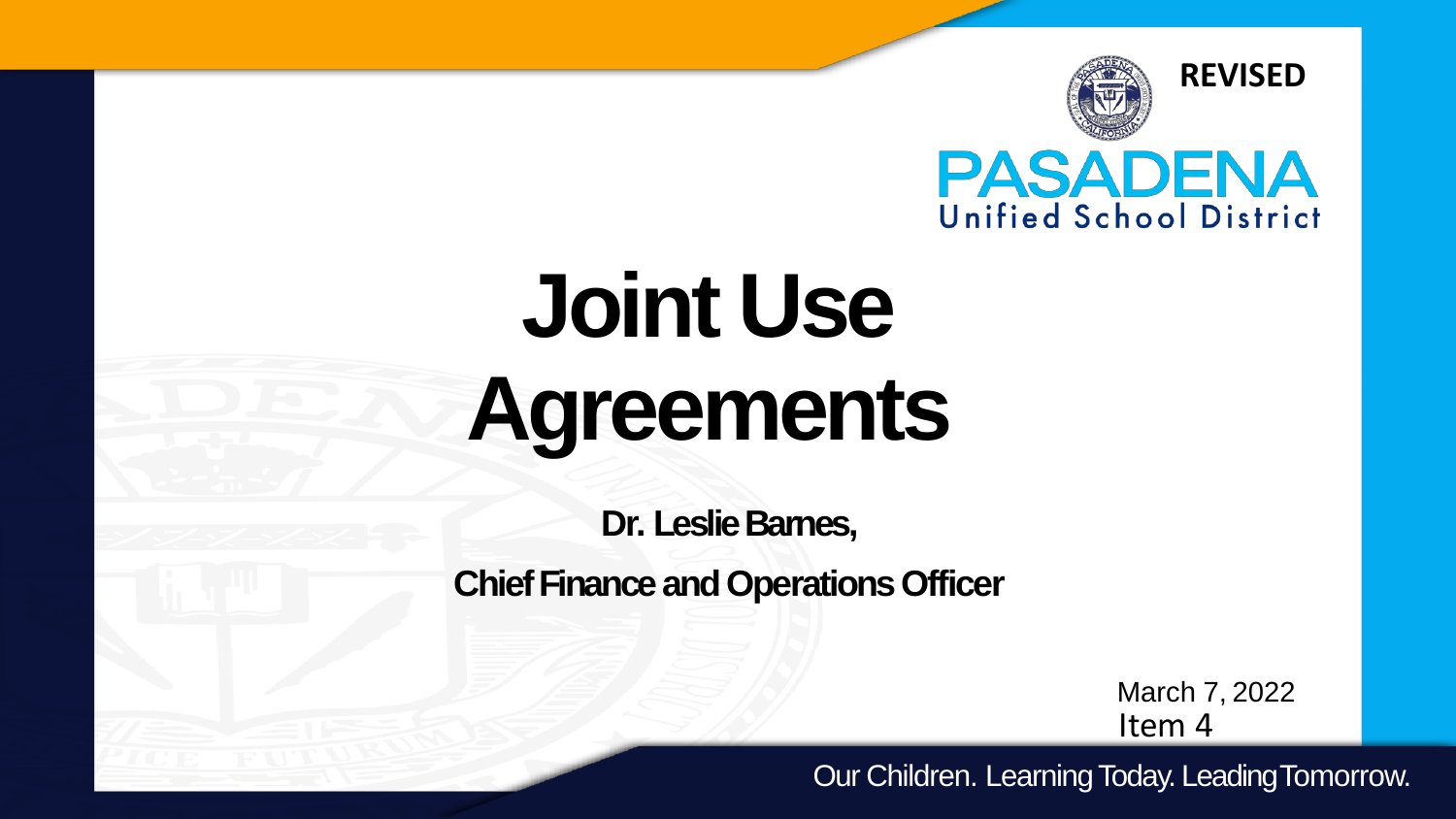## **Joint Use of Facilities (Master Lease) Agreement between City of Pasadena and the PUSD**

- October, 1979
	- City of Pasadena and the PUSD agreement for reciprocal use of recreation and school facilities for a ten (10) year period
- November 1989 Amendment
	- Extended the agreement for another ten (10) years
		- Specifically excluded: City's Golf Course, the Pasadena Center, the Rose Bowl Aquatics Center, the Rose Bowl, the District's swimming pools
		- The use of the excluded facilities will be negotiated on an individual basis

#### Our Children. Learning Today. Leading Tomorrow.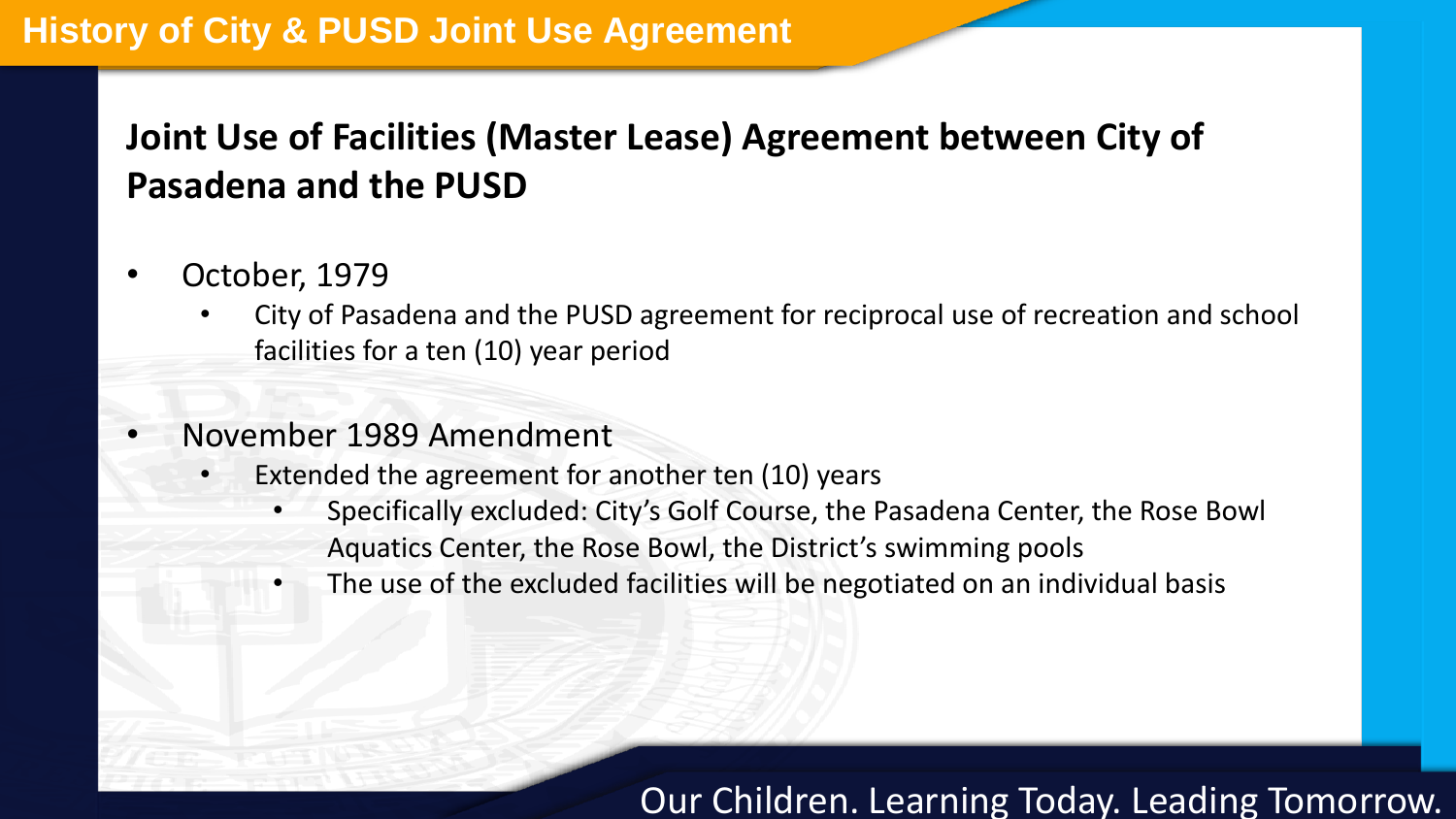#### **Priority of Assignment of Facilities Use (Amendment, July 1993)**

#### • **District Facilities**

- First Priority School-Oriented Programs
- Second Priority City of Pasadena Recreation Program
- Third Priority Community Youth-Serving Groups
- - Fourth Priority Civic and Related Organizations
- Fifth Priority **Agencies not within PUSD boundaries**

#### • **City Facilities**

- First Priority City of Pasadena Recreation Program
- Second Priority School-Oriented Programs
- Third Priority Community Youth-Serving Groups
	- Fourth Priority Civic and Related Organizations
- 
- 
- Fifth Priority **Agencies not within City of Pasadena boundaries**

#### Our Children. Learning Today. Leading Tomorrow.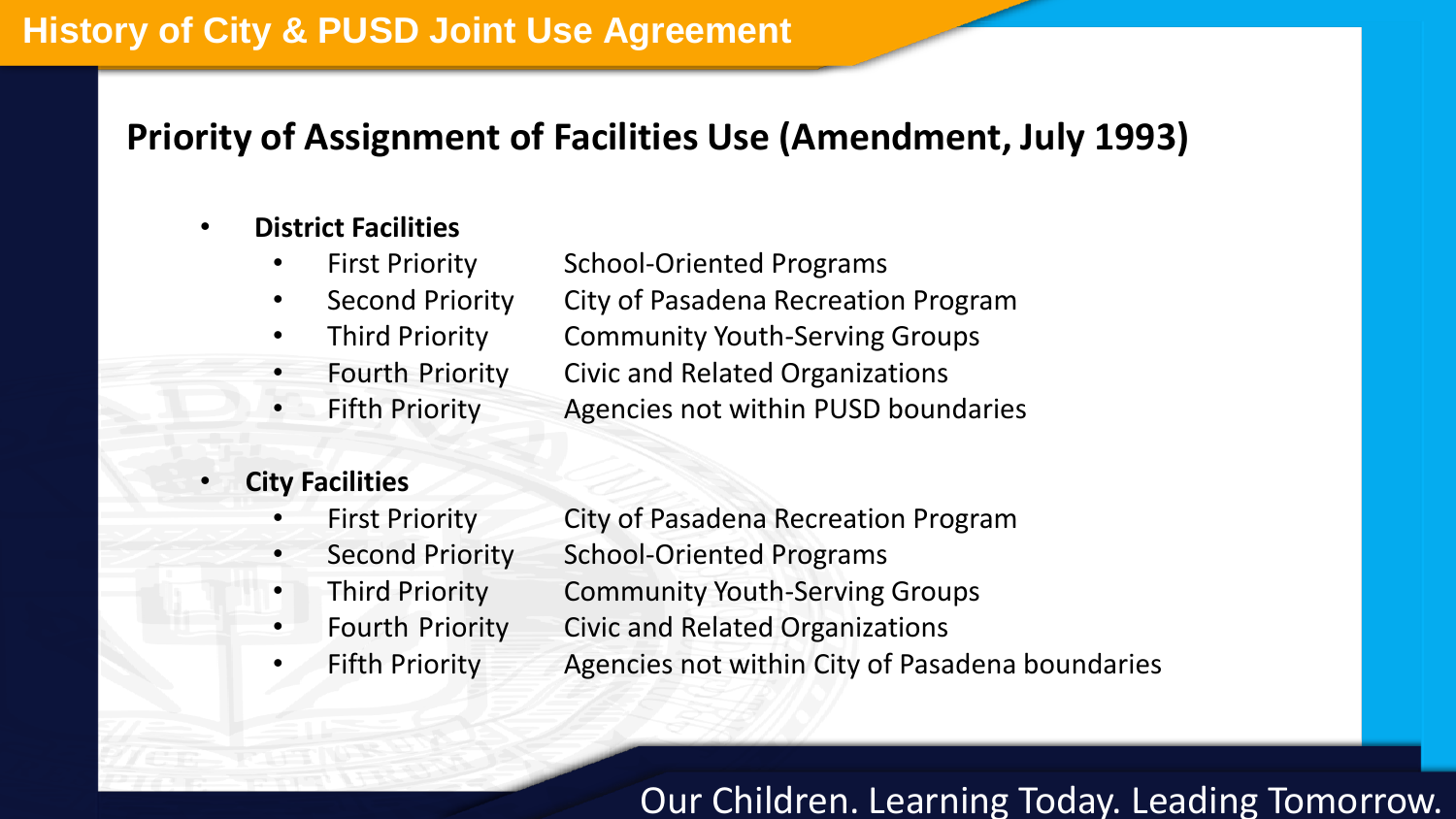- **Priority of Assignment of Facilities Use (Amendment, July 2000)**
	- **District Facilities**
		- **Uistrict Facilities**<br>• First Priority Classroom and support facilities uses as governed by state law
		- Second Priority City of Sierra Madre (only within Sierra Madre limits) Recreation and Parks Programs
		- Third Priority City of Pasadena Recreation and Parks Programs including use of Facilities in Sierra Madre and in unincorporated area of Altadena
		- Third Priority Community Youth-Serving Groups
		- Fourth Priority Civic and Related Organizations
		- Fifth Priority Agencies not within PUSD boundaries
	- **Passage of Measure TT, November 2008**

#### • **Facilities Use Agreement extended for an additional Fifty (50) years, (July 2010)**

In exchange for financial support of new facilities, the City received access to the following:

- New Lighted Softball field at Pasadena High School(2010) M-F 6pm 9pm, Saturdays and Sundays 8am to 8pm
- New Gymnasium at McKinley (2011) and Washington Middle School (2012) M-F 5pm to 9pm and Sat-Sun 8am-5pm, with the exception of PUSD sponsored events
- New synthetic Track and Field facilities at PHS and Muir HS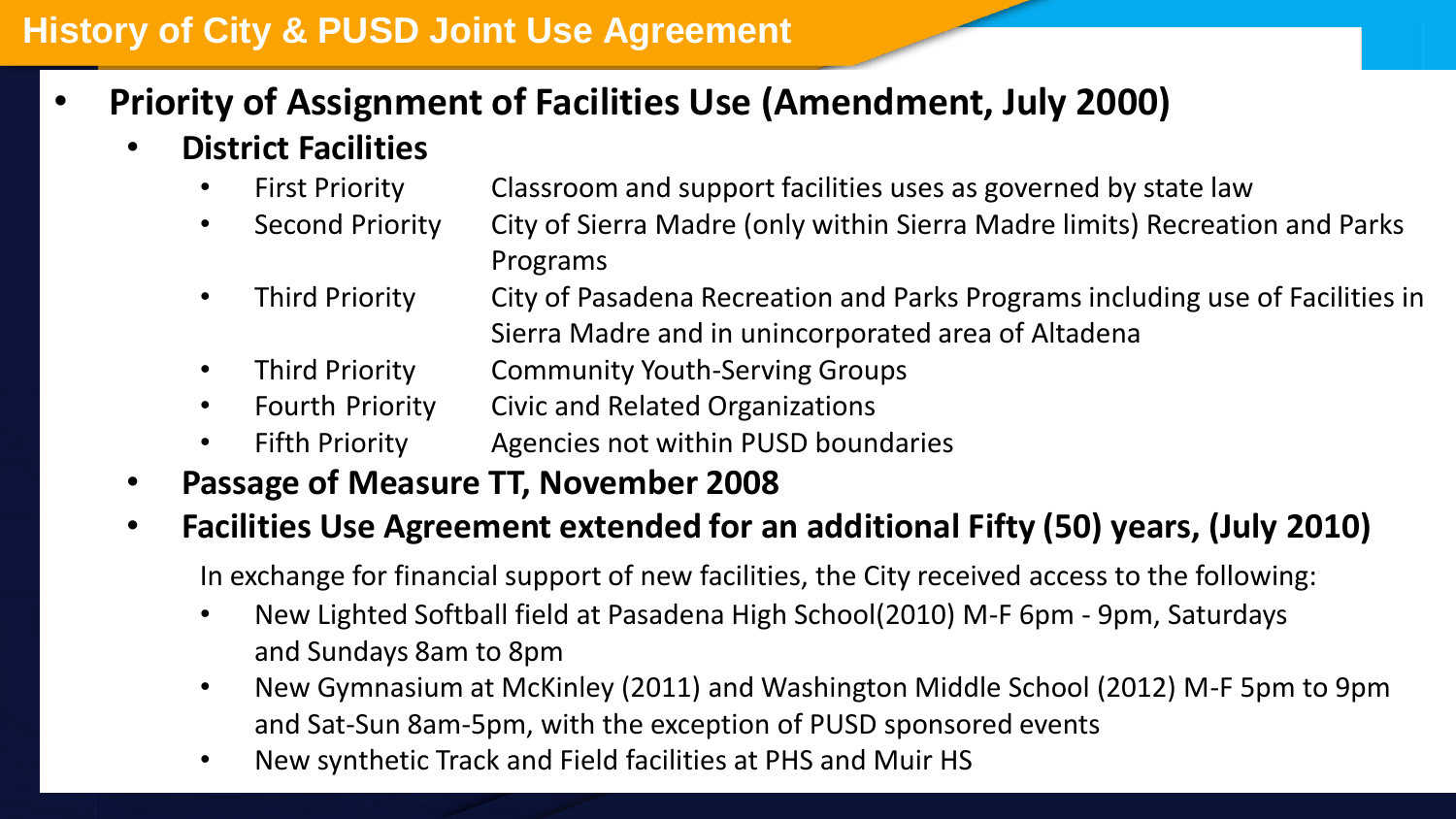## **Amendments and MOUs**

## • **Facilities Use Agreement Amendments**

- **February, 2011**
	- Joint Use of Linda Vista School
- **April, 2016**
	- Neighborhood Park at Madison Elementary
	- During academic year, park hours are: M-F 6pm to 8pm Sat/Sun 8am to 8pm
	- During summer vacation, park hours are: Sat/Sun 8am to 8pm and on non-summer school weekdays, 4pm to 8pm

#### • **MOU Between City and PUSD (Began summer 2010)**

- Use of Blair and Pasadena HS Pools by the City for recreation and swimming lessons
- Has been renewed each year since

## • **MOU Between City and PUSD (2018)**

- In exchange for construction of new restroom at Muir HS
	- City shall have use of Muir south field and a portion of the adjacent parking lot, including the right to permit to third party use M-F 6pm to 9pm, Sat/Sun 8am to 10pm
	- Summer hours to be adjusted annually

## • **MOU Between City and PUSD (2021)**

Six (6) year lease of Jefferson ES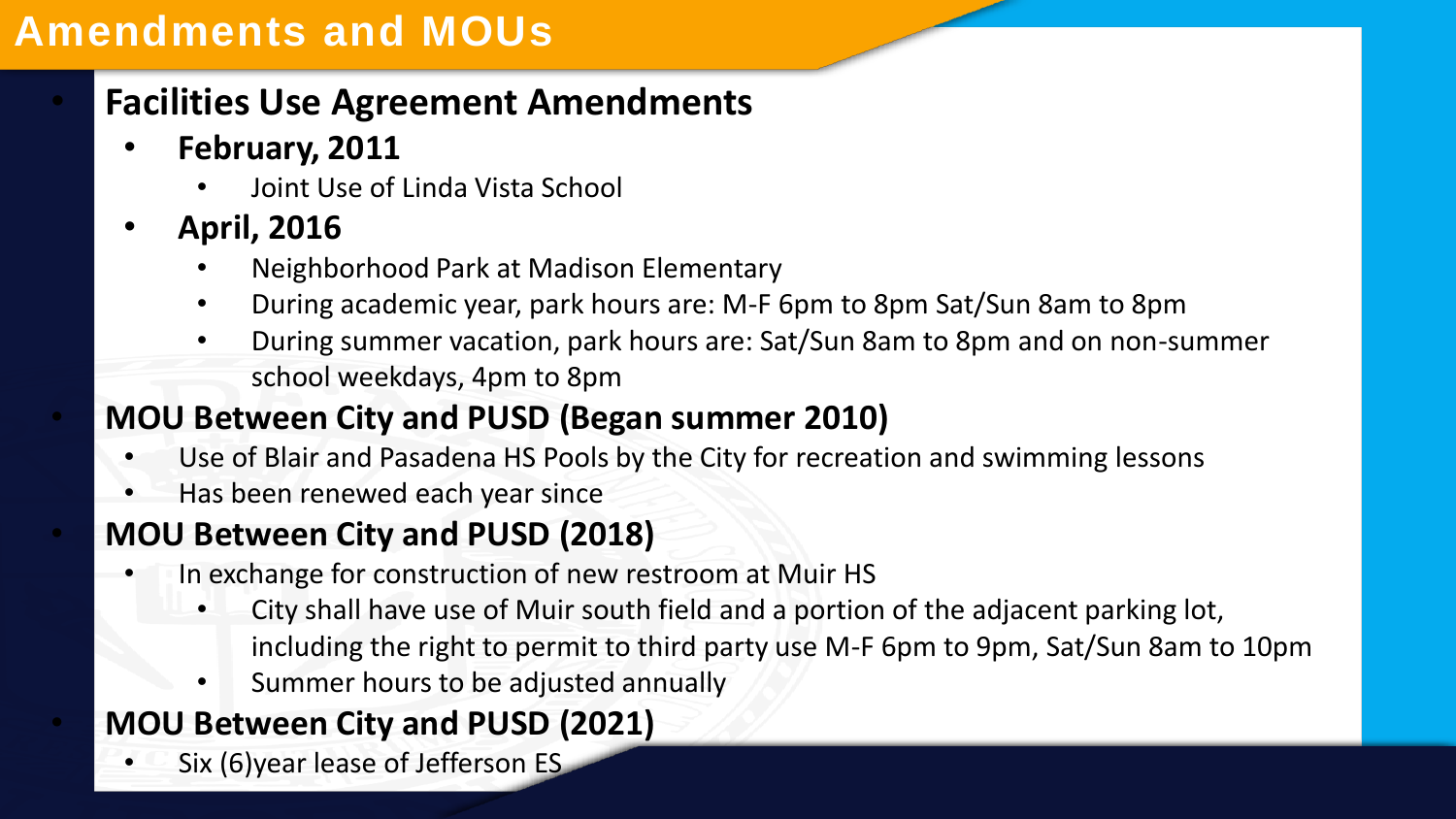## **Current Discussions**

#### **MOUs between City and PUSD**

- **McKinley Tennis Courts**
	- Turn McKinley tennis courts into pickle ball courts
- **District Service Center** (discussion stalled due to space issues)
	- Co-locate at District Service Center
		- PUSD Maintenance and Operations/Food Service
		- City bus yard

#### • **Measure O projects not yet identified**

- In the process of updating District's Facilities and Educational Master Plan
- New Board Facilities Committee will be used to vet the facilities master plan and the development of future projects